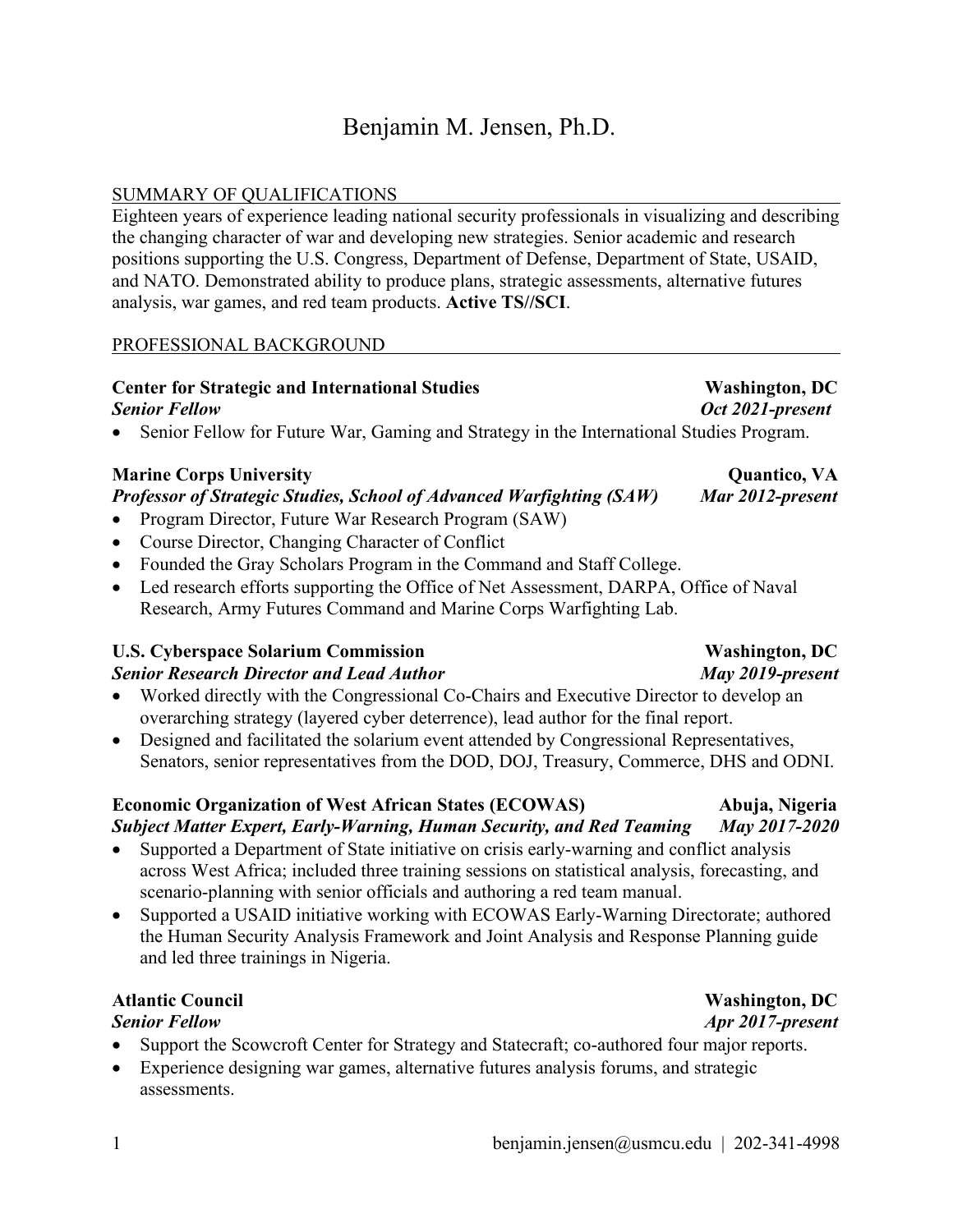# **American University, School of International Service Washington, DC**

### *Hurst Professorial Lecturer (Adjunct) Jan 2006-present*

- Teach classes on the causes of war and planning, forecasting, and decision making.
- Former program director Peace, Global Security and Conflict Resolution.

- Current position, Battalion Commander 321 E-MI BN (323 soldier military intelligence battalion).
- Prior leadership experience as a detachment commander in a Joint unit (EUCOM), company commander, and platoon leader. Four mobilizations and multiple overseas deployments.
- Helped standup Army Futures Command and the  $75<sup>th</sup>$  Innovation Command (USAR).
- Former Fellow, Office of the Chief of Staff of the Army, Strategic Studies Group.
- Military Certifications (MOS): 35D (All-Source Intelligence), 34A (Strategic Intelligence), 7J (Red Team).

### EDUCATION

**American University** Washington, DC **School of International Service** *May 2010 Ph.D. International Relations M.A. International Peace and Conflict Resolution* 

**National Intelligence University National Science Washington, DC** *M.S. Strategic Intelligence May 2010*

**University of Wisconsin-Madison Madison Madison, WI** Madison, WI *B.A. English Dec 1997*

### MAJOR PUBLICATIONS

### Books

- *Information at War: Military Innovation, Artificial Intelligence and the Future of Power* (Washington: Georgetown University Press, forthcoming 2022 co-authored)
- *Complex Terrain: Megacities and the Changing Character of Urban Operations* (Quantico: Marine Corps University Press, co-authored)
- *Cyber Strategy: The Evolving Character of Power and Coercion* (New York: Oxford University Press, 2018, co-authored).
- *Military Strategy in the 21<sup>st</sup> Century: People, Connectivity, and Competition* (New York: Cambria, 2018, co-authored)
- *Forging the Sword: Doctrinal Change in the U.S. Army* (Pal Alto: Stanford University Press, 2016)

# **U.S. Army Washington, DC**

# *Reserve Officer Mar 2002-present*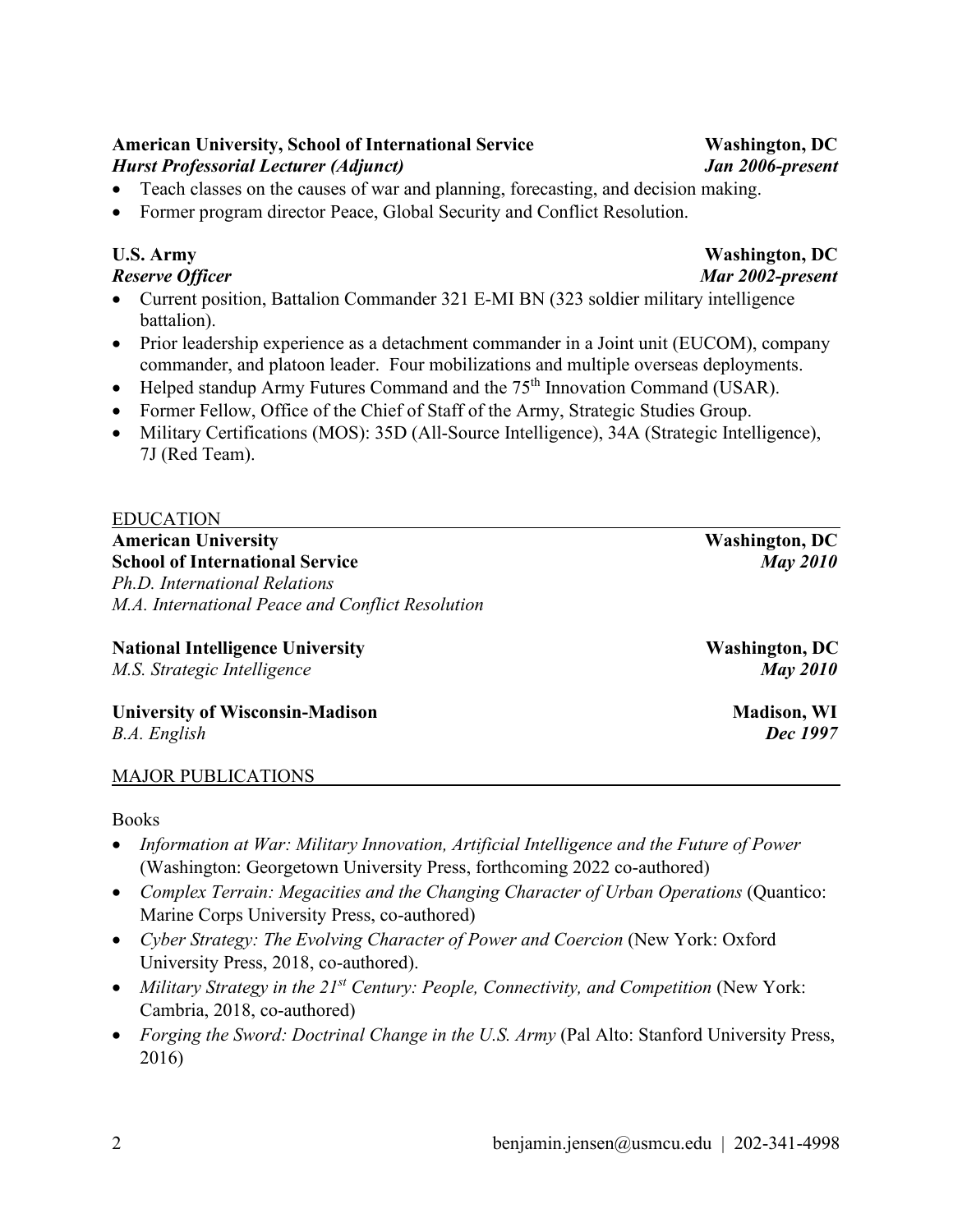Government & International Organization Monographs

- *U.S. Cyberspace Solarium Commission Report* (Washington: U.S. Congress, 2020, lead author)
- *ECOWAS Red Team Manual* (Abuja: ECOWAS, 2020, lead author)
- *ECOWAS Response Planning Framework* (Washington: USAID, 2019, lead author)
- *ECOWAS Human Security Analysis Framework* (Washington: USAID, 2018, lead author)
- *The Character of the Future Operational Environment 2030-2050* (Arlington: Office of the Chief of Staff of the Army, lead author)

Think Tank Reports

- *Competitive Strategy Insights from Wargames* (Washington: Atlantic Council September 28, 2020, co-authored)
- *What Do We Know About Cyber Escalation? Observations from Simulations and Surveys*  (Washington: Atlantic Council November 22, 2019, co-authored)
- *Alternate Cybersecurity Futures* (Washington: Atlantic Council September 28, 2019, coauthored)
- *The Myth of the Cyber Offense: The Case for Restraint* (Washington: CATO Institute January 15, 2019, co-authored)
- *The Character of Warfare 2030-2050: Technological Change, the International System, and the State* (Washington: Atlantic Council, 2018, lead author)
- *Cyber Operations in Conflict: Lessons from Analytical Wargames* (Berkley: Center for Long-Term Cybersecurity, 2018, co-authored)

Journal Articles

- "Algorithms at War: The Promise, Peril, and Limits of Artificial Intelligence" *International Studies Review* 22(3) September 2020 (co-authored)
- "Fancy Bears and Digital Trolls: Cyber Strategy with a Russian Twist" *Journal of Strategic Studies* 42:2 2019 (co-authored)
- "The Role of Ideas in Defense Planning: Revisiting the Revolution in Military Affairs" *Defence Studies* 18(3), 2018
- "The Strategist's Dilemma: Global Dynamic Density and the Making of US-China Policy" *European Journal of International Security* 3(2) June 2018 (co-authored)
- "Escaping the Iron Cage: the Institutional Foundations of FM 3-24 Counterinsurgency Doctrine" *Journal of Strategic Studies* 39(2) 2016

### Commentary

- 27 pieces in *War on the Rocks*
- 4 pieces in *Joint Forces Quarterly, Parameters and Military Review*
- 3 pieces in *The Washington Post*
- 3 pieces in *The Strategy Bridge*
- 10 other pieces in *The New York Times, Financial Times, Daily News, Philadelphia Inquirer, USA Today*